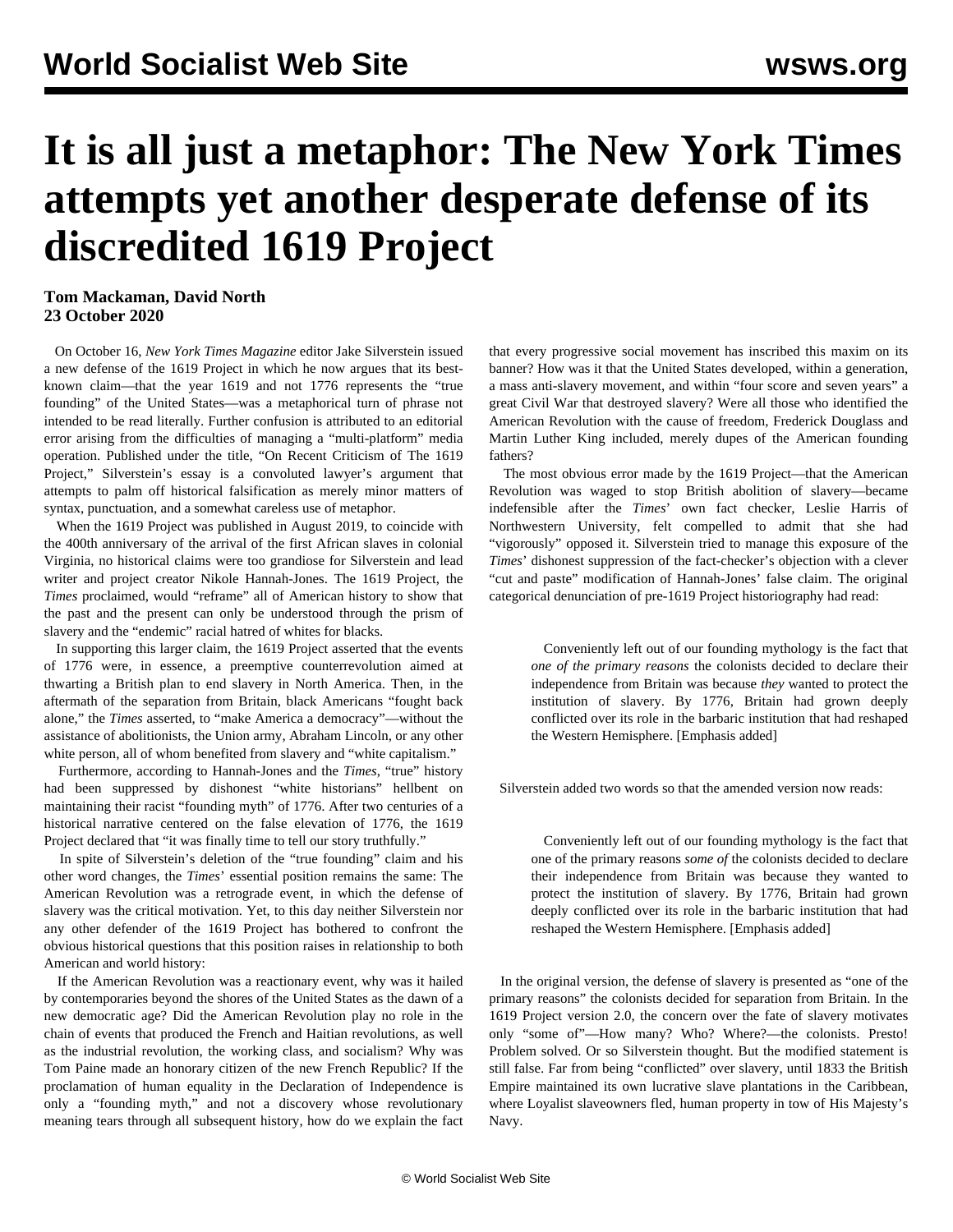As for the Project's quietly-deleted "true founding" thesis—which was emblazoned on the *Times* website and repeated again and again by Hannah-Jones on social media, in interviews, and her national lecture tour—Silverstein now claims that this was the product of nothing more than a minor technical error, the sort of snafu that is an inevitable outcome of difficulties for modern-day editors, such as himself, in managing a "multiplatform" publication and "figuring out how to present the same journalism in all those different media." With all of these formats to tend to, the beleaguered editors of the *Times* just couldn't get the story straight! Silverstein does not seem to grasp that the criteria of objective truth do not change as one moves from printed newspaper to website, or from Facebook to Twitter. What is a lie in one format remains a lie in another.

 In addition to chalking up the mistaken "true founding" claim to his farflung editorial responsibilities, Silverstein attempts to defend Hannah-Jones by implying that readers failed to appreciate "the sense that this was a metaphor." He should have been more attentive, he says, to "online language [that] risked being read literally." This is among the most inspired of Silverstein's excuses. From here on in, whenever *Times* correspondents like Judith Miller are caught lying, its editors may claim that the journalists are writing in metaphors that are not to be read literally.

 Silverstein cites the original, "metaphorical," version of the 1619 Project. This is the version that was sent out to school children. It read, with emphasis added:

 1619 is not a year that most Americans know as a notable date in our country's history. Those who do are at most a tiny fraction of those who can tell you that 1776 is the year of our nation's birth. *What if, however, we were to tell you that this fact, which is taught in our schools and unanimously celebrated every Fourth of July, is wrong, and that the country's true birth date, the moment that our defining contradictions first came into the world, was in late August of 1619*?

 He then quotes the revised passage, that has been made to the online publication only:

> 1619 is not a year that most Americans know as a notable date in our country's history. Those who do are at most a tiny fraction of those who can tell you that 1776 is the year of our nation's birth. *What if, however, we were to tell you that the moment that the country's defining contradictions first came into the world was in late August of 1619*?

 Perhaps Silverstein hopes his readers will carelessly jump over this scissors-and-glue work. He writes that the difference in the two passages is "to the wording and the length, not the facts." But actually, there to be read *literally* in black and white, the first passage refers specifically to an allegedly false "fact." If a metaphor is being employed in the original version, it is very well concealed.

 Silverstein repeats Hannah-Jones' conceit that historians have ignored the African American experience. Such a claim exposes both Silverstein's and Hannah-Jones' ignorance of historical literature. The 1619 Project is as much a falsification of historiography as it is of history.

 The Times' Project is a politically-motivated falsification of history. It presents the origins of the United States entirely through the prism of racial conflict.

 Since the 1930s, an enormous body of scholarship has developed on the periods of American history that the 1619 Project breezes through as so many turnstiles in the unfolding history of white racism: the colonial era and the emergence of slavery; the American Revolution and the entrenchment of slavery in the antebellum South with the development of cotton production; the development of the "free labor North," antislavery politics and the destruction of slavery in the Civil War; the struggle for and ultimate failure of Reconstruction; and the replacement of slavery by sharecropping, Jim Crow segregation, industry and wage labor. These vast subjects have attracted the attention of significant historians, and fascinating and intense debate among them and their students—W.E.B. Du Bois, Eric Williams, Kenneth Stampp, Stanley Elkins, C. Vann Woodward, Bernard Bailyn, Gordon Wood, Eugene Genovese, Don Fehrenbacher, David Potter, James McPherson, Herbert Gutman, David Montgomery, Eric Foner, David Brion Davis, Ira Berlin, Barbara Fields, and James Oakes, to name only a few.

 This scholarship has been ignored by the 1619 Project. There is no evidence that Hannah-Jones' passing acquaintance with American history extends beyond her reading of two books by the black nationalist Lerone Bennett, Jr., the longtime editor of *Ebony* magazine.

 In an attempt to buttress the claim that the 1619 Project is finally bringing to light suppressed history, Silverstein cites a recent study of US history textbooks by the Southern Poverty Law Center that found popular history textbooks do not provide "comprehensive coverage of slavery and enslaved peoples." As if it aids his cause, he points to one of the study's key findings, that "only 8 percent of high school seniors were aware that slavery was the central cause of the Civil War."

 No doubt it is true that American students know little about slavery and its centrality to the Civil War. But this speaks to a larger crisis of historical consciousness. The public schools, starved of funding, have shifted limited resources away from social studies and the arts to "practical" pursuits, a process pushed forward by Barack Obama, who said in office that "folks can make a lot more, potentially, with skilled manufacturing or the trades than they might with an art history degree." The same shifting of resources away from history has taken place at the universities. There were over 19 million Americans enrolled in college in 2017, but only 24,255 graduated with degrees in history—a 33 percent decline since 2001—while 381,000 degrees were awarded to business majors.

 Under these conditions, is it really any wonder that high school seniors know little about the causes of the Civil War or even precisely when it took place? But what share of American high school and college graduates can explain the causes of either World War I or World War II, or even correctly identify the years during which these wars were fought? What percentage of American students could state with even approximate accuracy the years of the American involvement in Vietnam, let alone explain the reasons underlying its intervention?

 The lack of knowledge is even greater when it comes to the subject that is virtually absent from public discussion in the United States: the history of the working masses and the class struggle that they have waged against American capitalism. This is a subject that involves the fate of the vast majority of the population, including the countless millions of impoverished immigrants who arrived on the shores of America and then fought to "raise the dignity of labor," to use an old phrase. This history finds not the slightest echo in the 1619 Project, which does not acknowledge the existence of class struggle in the United States.

 There is plenty of oppression and suffering in the history of what John Brown called "this guilty land" to go around. The United States has long been the country with the most powerful and ruthless capitalist class on the planet. Before that it was home to the richest and most powerful slave owning class. But the explosive development of industrial capitalism in the aftermath of the Civil War gave rise to the most polyglot working